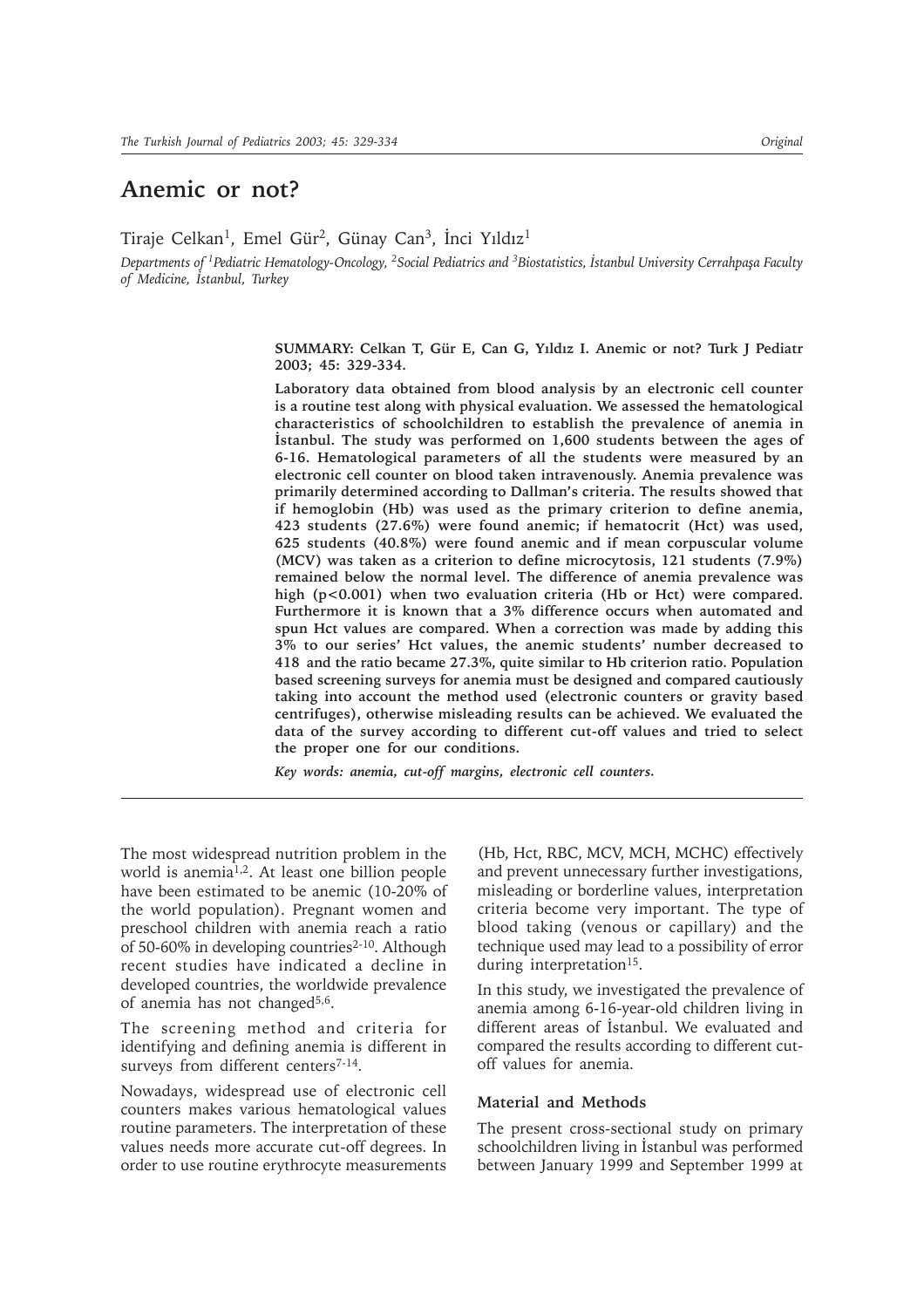Cerrahpasa Medical Faculty, Pediatrics Department, in collaboration with the Ayhan Şahenk Foundation.

There are 1,431,797 primary school students in İstanbul. Taking the lowest anemia prevalence in our country as 5% and sampling error as 1% at 95% confidence interval, the lowest number of students that is representative of the total is found to be 1,471.

As Istanbul covers a large area, cluster sampling was performed according to the geographical location of the city's central districts. Thus, seven out of 28 central districts in Istanbul were selected. In these seven districts 14 primary schools were chosen by systematic sampling and in each school, classrooms were randomly selected according to age groups. The study was composed of 1,600 primary schoolchildren aged between 6-16 years. Venous blood samples were transported in EDTA containing tubes to Cerrahpaşa Medical Faculty, Pediatrics Department, Hematology Laboratory under suitable conditions, and the blood was analyzed by an automated cell counter for complete blood cell count (Coulter MD 2). Anemia prevalence was determined according to classical Dallman criteria17 (Table I) and another more simplified Dallman criteria (for this paper these cut-off values will be mentioned as simplified criteria of Dallman) (Table II)18. Anemia was also determined according to Who anemia criterion cut-off values [Hb<110 g/L, Hct<33%-an oldfashioned cut-off value which is currently used for women, infants and children (WIC) younger than five years]; Hb<120 g/L, Hct <38%; and 3,16 Hct <36% and MCV<75 fL.

330 *Celkan T, et al The Turkish Journal of Pediatrics • October - December 2003*

Table I. Classical Dallman Criteria for Anemia<sup>17</sup>

|           | $Hb$ (g/dl) |        | Hct $(\%)$ |        | MCV (fL) |        |  |
|-----------|-------------|--------|------------|--------|----------|--------|--|
| Age       | Mean        | $-2SD$ | Mean       | $-2SD$ | Mean     | $-2SD$ |  |
| $0.5 - 2$ | 12.5        | 11     | 37         | 33     | 77       | 70     |  |
| $2 - 5$   | 12.5        | 11     | 38         | 34     | 79       | 73     |  |
| $5-9$     | 13          | 11.5   | 39         | 35     | 81       | 75     |  |
| $9 - 12$  | 13.5        | 12     | 40         | 36     | 83       | 76     |  |
| $12 - 14$ |             |        |            |        |          |        |  |
| Female    | 13.5        | 12     | 41         | 36     | 85       | 78     |  |
| Male      | 14          | 12.5   | 43         | 37     | 84       | 77     |  |
| 14-18     |             |        |            |        |          |        |  |
| Female    | 14          | 12     | 41         | 36     | 87       | 79     |  |
| Male      | 15          | 13     | 46         | 38     | 86       | 78     |  |

Table II. Simplified Dallman Criteria for Anemia<sup>18</sup>

| Age            | Hct $(\%)$ | MCV (fl) |
|----------------|------------|----------|
| $6 - 11$       | $<35\%$    | ${<}77$  |
| $12-16$ female | $<36\%$    | ${<}78$  |
| $12-16$ male   | $<37\%$    | ${<}78$  |

Statistical Analysis: Chi-square, Student's t test and ANOVA were used for analysis. Dallman criteria were taken as the basic parameters for each evaluation cut-off borders while sensitivity, specificity; positive and negative predictive values; and accuracies were calculated.

#### **Results**

Blood samples were collected from each student. Sixty-nine samples were not taken into account because of technique; the remaining samples from 1,531 children were considered for the study. The distribution of children and mean Hb, Hct and MCV values according to age and sex are presented in Table III (a, b, c). An increase

| N           | <b>Boys</b><br>798 | Girls<br>733      | Mean<br>514       | <b>Boys</b><br>268 | Girls<br>246     | t        | P     |
|-------------|--------------------|-------------------|-------------------|--------------------|------------------|----------|-------|
| Mean Hb     | $12.42 \pm 0.96$   | $12.22 \pm 1.00$  | $11.90 \pm 0.87$  | $11.91 \pm 0.83$   | $11.88 \pm 0.9$  | 0.447    | 0.655 |
| (range)     | $(7.70 - 17.10)$   | $(5.90 - 15.40)$  | $(8.20 - 14.50)$  | $(9.1 - 14.1)$     | $(8.2 - 14.5)$   |          |       |
| Mean Hct %  | $36.40 \pm 2.69$   | $35.91 \pm 2.73$  | $34.95 \pm 2.46$  | $35.01 \pm 2.33$   | $34.87 \pm 2.59$ | 0.633    | 0.527 |
| (range)     | $(24.70 - 47.80)$  | $(20.90 - 48.50)$ | $(24.10 - 41.40)$ | $(26.2 - 41.4)$    | $(24.1 - 41.3)$  |          |       |
| Mean MCV fL | $80.86 \pm 4.05$   | $81.09 \pm 5.32$  | $79.72 \pm 4.40$  | $79.67 \pm 4.04$   | $79.77 \pm 4.76$ | $-0.237$ | 0.813 |
| (range)     | $(56.60 - 94.30)$  | $(51.80 - 97.0)$  | $(51.80 - 91.20)$ | $(56.8 - 88.2)$    | $(51.8-91.2)$    |          |       |

**Table IIIa.** Mean Values According to Age and Sex for the Whole Group and for 6-9 Years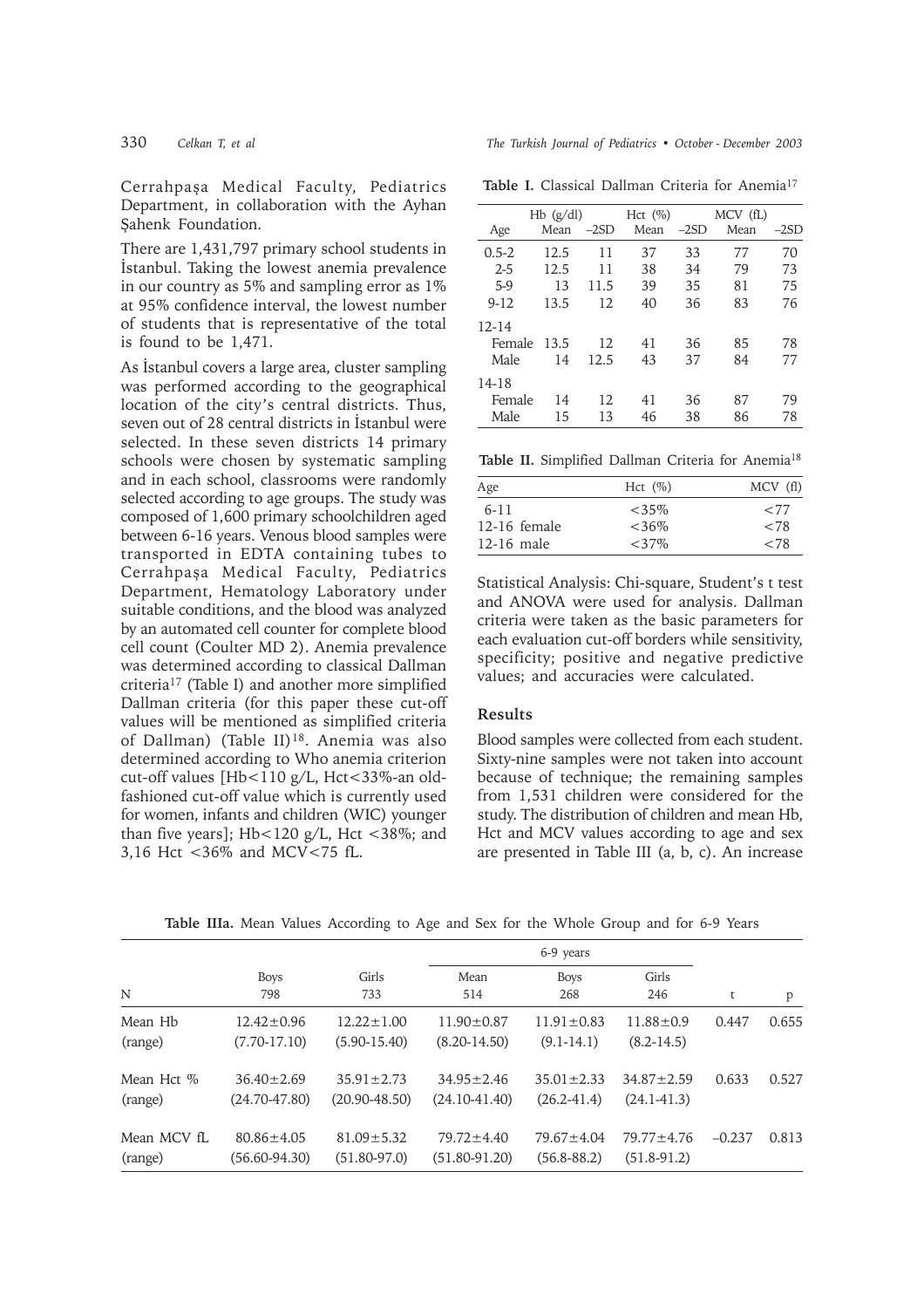in the average Hct and Hb and a decrease in the prevalence of low Hct occurred with increasing age (Table III a, b, c). As expected, the Hb and Hct values of boys were found higher than girls for  $12.5-16$  years  $(t=3.775$  and  $t=3.29$ respectively; p<0.001) and for 9.5-12 years there was a significant difference for Hb only (t=2.49; p<0.013) (Tables III b, III c). Although mean MCV of boys was lower than girls (80.86 fL to 81.09 fL) (p>0.05), this difference was not statistically significant. Microcytosis rate was higher in girls (9.7%) compared to boys (6.3%)  $(\gamma^2=6.14; P=0.013)$ .

Anemia data detected according to Hb<110 g/L are presented in Table IV and according to Hb<120 g/L in Table V. The lowest limit of MCV was 75 fL (70+ age in years). Anemia detected according to Dallman criterion is documented in Table VI.

Anemia detected according to simplified Dallman criteria is shown in Table VII.

The difference between the two evaluation criteria according to Hb or Hct is high (p<0.001) with Dallman criteria. It is known that a 3% difference occurs when automated

|  | Table IIIb. Mean Values According to Age and Sex for 9.5-12 Years |
|--|-------------------------------------------------------------------|
|--|-------------------------------------------------------------------|

|                        |                                       | $9.5-12$ years                       |                                     |          |       |  |
|------------------------|---------------------------------------|--------------------------------------|-------------------------------------|----------|-------|--|
| N                      | Mean<br>583                           | <b>Boys</b><br>287                   | Girls<br>296                        | t        | p     |  |
| Mean Hb<br>(range)     | $12.40 \pm 0.91$<br>$(5.90 - 15.40)$  | $12.49 \pm 0.86$<br>$(7.70 - 15.20)$ | $12.3 \pm 0.95$<br>$(5.9 - 15.40)$  | 2.49     | 0.013 |  |
| Mean Hct \%<br>(range) | $36.39 \pm 2.50$<br>$(20.90 - 48.50)$ | $36.6 \pm 2.41$<br>$(24.7-46)$       | $36.19 \pm 2.58$<br>$(20.9 - 48.5)$ | 1.951    | 0.052 |  |
| Mean MCV fL<br>(range) | $81.04 \pm 4.60$<br>$(57.10 - 93.00)$ | $80.9 \pm 3.51$<br>$(57.6 - 88.7)$   | $81.12 \pm 5.46$<br>$(57.1-93)$     | $-0.412$ | 0.68  |  |

**Table IIIc.** Mean Values According to Age and Sex for 12.5-16 Years

|                        | $9.5 - 12$ years                       |                                       |       |       |
|------------------------|----------------------------------------|---------------------------------------|-------|-------|
| N                      | <b>Boys</b><br>243                     | Girls<br>191                          |       | p     |
| Mean Hb<br>(range)     | $12.88 \pm 0.96$<br>$(9.5-17.10)$      | $12.51 \pm 1.07$<br>$(6.70-15.4)$     | 3.775 | 0.000 |
| Mean Hct %<br>(range)  | $37.681 \pm 2.67$<br>$(28.40 - 47.80)$ | $36.82 \pm 2.74$<br>$(23.00 - 45.30)$ | 3.290 | 0.001 |
| Mean MCV fL<br>(range) | $82.05 \pm 4.29$<br>$(56.60 - 94.3)$   | $82.76 \pm 5.34$<br>$(54.90-97.0)$    | 1.552 | 0.121 |

Table IV. Data Evaluated According to WHO Criteria of Anemia for WIC<sup>16</sup> (women, infant and children)

|        | Hb<110 g/L | MCV<75 fL | $Hct < 33\%$ | $Hct + 3 < 33\%$ | Hb $<$ 110 g/L and MCV $<$ 75 fL |
|--------|------------|-----------|--------------|------------------|----------------------------------|
| N      |            |           | 137          | 95               | 30                               |
| $(\%)$ | $(5.8\%)$  | $(5.6\%)$ | $(8.9\%)$    | $(5.9\%)$        | $(2\%)$                          |

**Table V.** Data Evaluated According to Different WHO Criteria of Anemia

|        |       |      |       |        |       |       | Hb<120 g/L MCV<75 fL Hct<36% Hct+3<36% Hct<38% Hct+3<38% <120 g/L and MCV<75 fL |
|--------|-------|------|-------|--------|-------|-------|---------------------------------------------------------------------------------|
| N      | 497   |      | 709   | 490    | 1175  | 932   | 58                                                                              |
| $(\%)$ | 31.4% | 5.6% | 44.8% | $31\%$ | 74.2% | 58.9% | $3.7\%$                                                                         |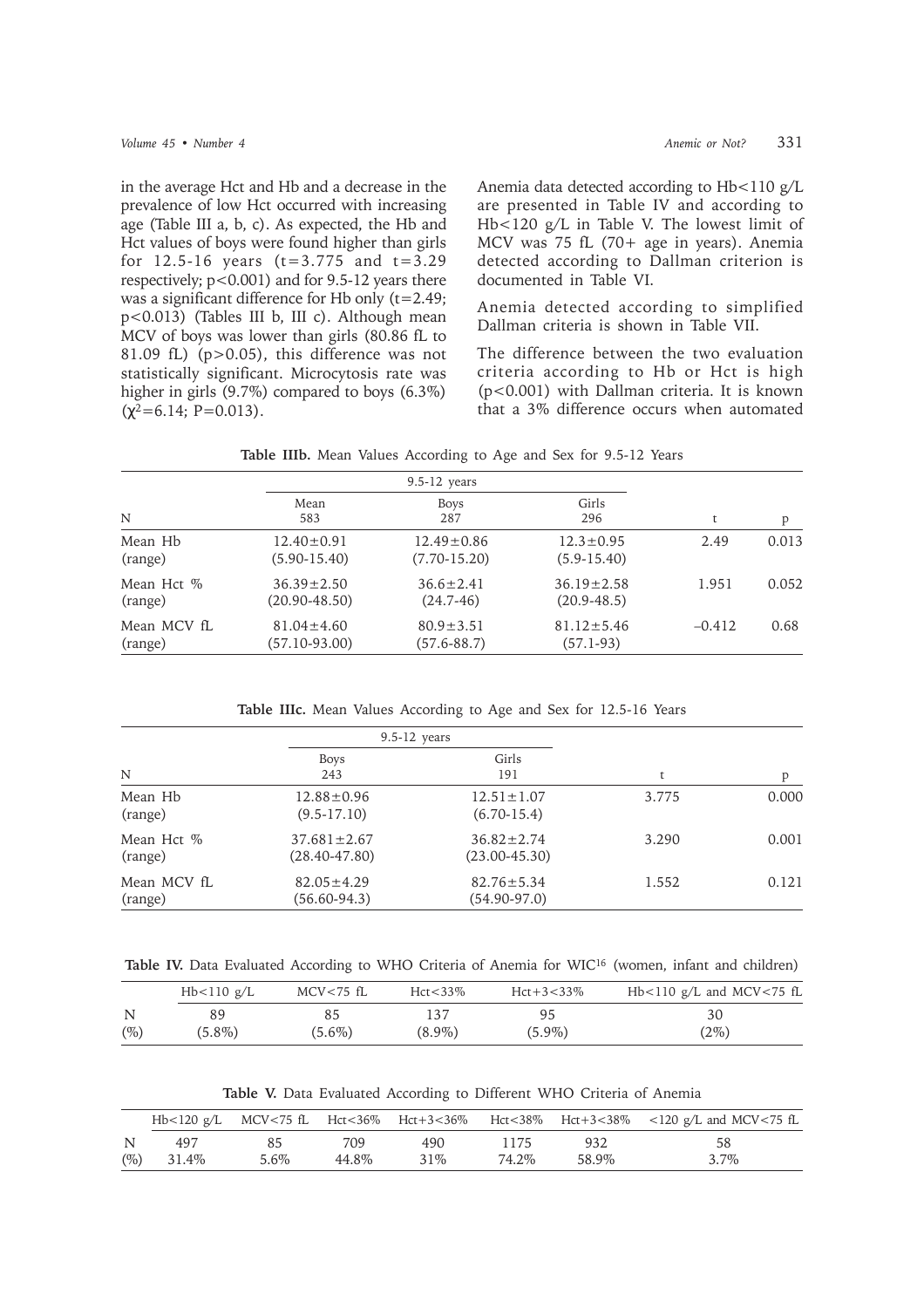|                                      | Total<br>1531     | <b>Boys</b><br>798 | Girls<br>733      | $\chi^2$ | D    | $6-9$<br>years<br>514 | $9.5 - 12$<br>years<br>583 | $12.5 - 16$<br>years<br>434 | $\chi^2$ | D     |
|--------------------------------------|-------------------|--------------------|-------------------|----------|------|-----------------------|----------------------------|-----------------------------|----------|-------|
| Pathologic Hb values                 | 423<br>$(27.6\%)$ | 219<br>$(27.4\%)$  | 204<br>$(27.8\%)$ | 0.02     | 0.86 | 144<br>(28%)          | 162<br>$(27.8\%)$          | 117<br>(27%)                | 0.14     | 0.93  |
| Pathologic Hct values                | 625<br>$(40.8\%)$ | 306<br>$(38.3\%)$  | 319<br>$(43.5\%)$ | 4.23     | 0.04 | 251<br>$(48.8\%)$     | 253<br>$(43.4\%)$          | 121<br>$(27.9\%)$           | 45.34    | 0.001 |
| After Hct $+3$ Pathologic Hct values | 418<br>$(27.3\%)$ | 204<br>$(25.6\%)$  | 214<br>$(29.2\%)$ | 2.53     | 0.11 | 161<br>$(31.3\%)$     | 161<br>$(27.6\%)$          | 96<br>$(22.1\%)$            | 10.08    | 0.006 |

**Table VI.** Values According to Classical Dallman Criteria

**Table VII.** Data According to Simplified Criteria of Dallman (y: years)

| Hct $<$ 35 for 6-11 y   | $MCV < 77$ for 6-11 y   |
|-------------------------|-------------------------|
| $Hct < 36 > 11$ y girls | $MCV < 78 > 11$ y girls |
| $Hct < 37 > 11$ y boys  | $MCV < 78 > 11$ y boys  |
| 471                     | 94                      |
| $(29.8\%)$              | $(5.9\%)$               |
| 342                     |                         |
| $(22.3\%)$              |                         |
|                         |                         |

and spun Hct values are compared<sup>15</sup>. The ratio of anemic patients decreased to 27.3% when 3% Hct values were added to the students' data to correct for the technique used, which was quite similar to the anemic patients' ratio with Hb values (Table VI).

The data which were evaluated were found to be relevant especially with simplified Dallman criteria and when a 3% increase in Hct was made (with an accuracy of 96.5% and 95%, respectively). The accuracies of the different methods are documented in Table VIII.

optimum for oxygen transport would be a true form of anemia. But this is not easy to detect. Two diagnostic tests, Hb concentration and Hct, are available for anemia screening15-21. Whereas the World Health Organization differentiated cut-off criteria for Hb by age, sex, and physiological status3, it established a single and universal cut-off point of <33% when using Hct for WIC (women, infant and children)<sup>16</sup>. Hct values are closely related with the blood taken by capillary or venous route and the technique used. Numerous studies have shown that capillary Hct is significantly higher than the venous value, a difference even more apparent in neonates<sup>22</sup>. Automated cell counters, which calculate the Hct from direct measurements of the mean cell volume, red cell number and the Hb, show slightly lower values than the Hct determined by a microcentrifuge<sup>15</sup>. The manual Hct is performed by an application of centrifugal force on a column of blood, where the degree of erythrocyte packing is optimal rather than complete. Small pockets of plasma are trapped

**Table VIII.** Sensitivity, Specificity, Positive and Negative Predictive Values and Accuracies According to Dallman Criteria of Anemia

| $\%$                       | $Hct+3$<br>(Simplified Dallman) | Hb<11 g/dL Hb<12 g/dl Hct<33% |      |      | $Hct+3$<br>$<$ 33\% | $Hct < 36\%$ | $Hct+3$<br>$<36\%$ | $Hct < 38\%$ | $Hct+3$<br>$<$ 38% |
|----------------------------|---------------------------------|-------------------------------|------|------|---------------------|--------------|--------------------|--------------|--------------------|
| Sensitivity                | 100                             | 21                            | 90.1 | 32.8 | 81.8                | 100          | 95.7               | 100          | 100                |
| Specificity                | 95.2                            | 100                           | 89.5 | 100  | 100                 | 73.9         | 91.9               | 32           | 53.8               |
| Positive predictive values | 88.7                            | 100                           | 76.7 | 100  | 100                 | 59           | 81.6               | 35.6         | 44.8               |
| Negative predictive vlaues | 100                             | 76.8                          | 95.9 | 79.8 | 93.6                | 100          | 98.3               | 100          | 100                |
| Accuracy                   | 96.5                            | 78.2                          | 92.4 | 81.6 | 95                  | 81           | 92.9               | 50.6         | 56.4               |

## **Discussion**

Nutritional anemia is a widespread problem in children in developed and developing countries<sup>1</sup>. However, intercountry comparisons are unreliable because of non-uniform diagnostic criteria across surveys. Having any level of circulating red cells below the body in the spaces between incompletely packed erythrocytes, which is estimated to be 3% under most conditions<sup>15</sup>. A  $(3\%)$  correction factor is applied while calculating the Hct. In these settings, Hb value that is measured directly is more reliable and more closely related to the oxygen carrying capacity. The hypoxic effect of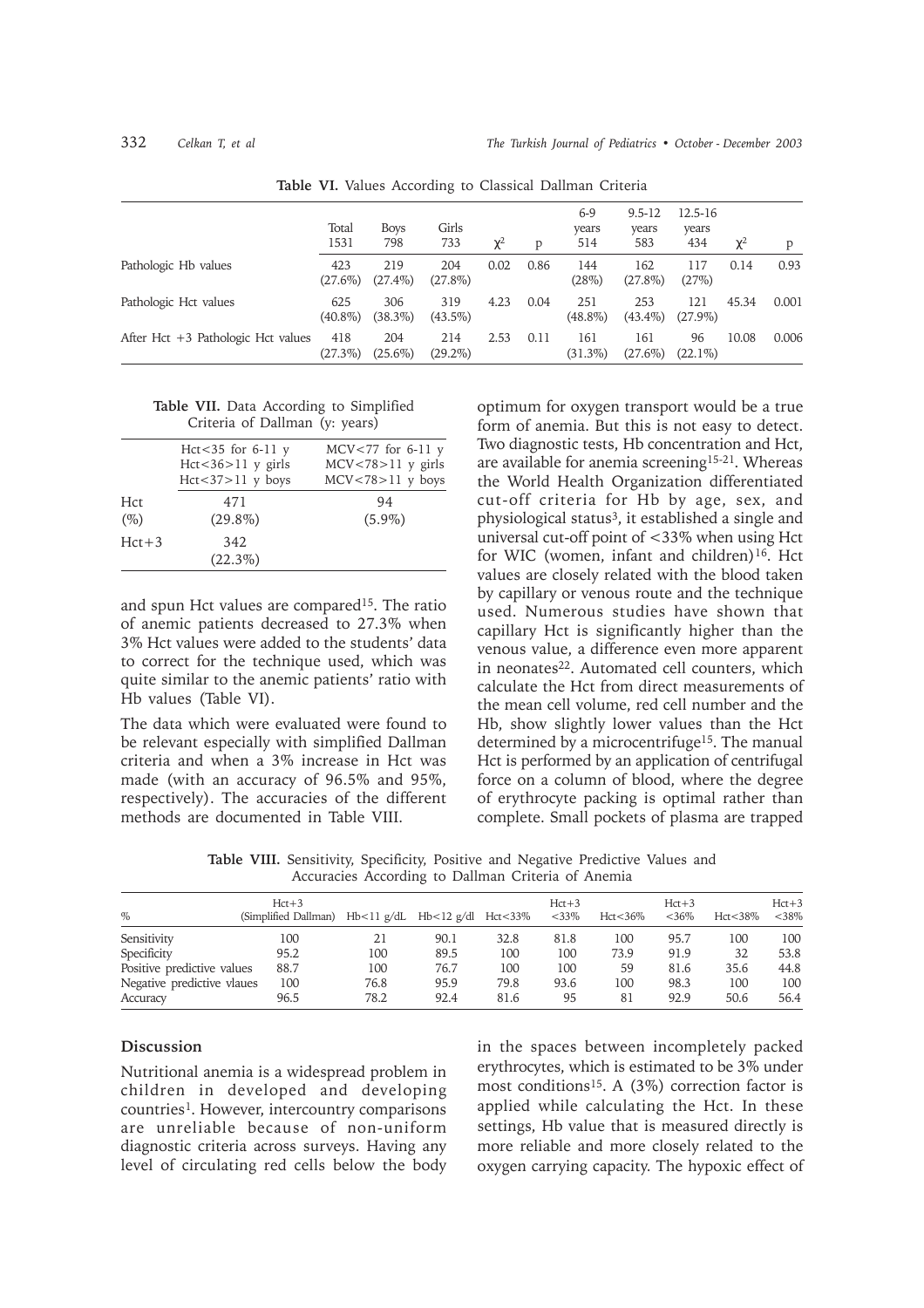high altitude is also another parameter that must be taken into account while Hb and Hct values are evaluated. For regions in which the population is dispersed over a variety of altitudes from coastal to mountainous locations, differences in ambient oxygen tension and erythropoietic stimulus do not permit a uniform diagnostic criterion for Hct or  $Hb^{23,24}$ . As İstanbul is a coastal city, the alterations due to altitude were not taken into account in this study.

Besides the presence of all these handicaps, the Hct is an immediate and inexpensive test, requiring a minimal blood sample, and would have many advantages in nutritional assessment, if we could refine our approaches to its diagnostic use. The ratio of anemic children according to Hb and Hct criteria of classical Dallman in our study was 27.6% and 40.8%, respectively. The Hct values obtained after the addition of 3% were reevaluated again with Dallman criteria and the ratio of anemic children was 27.3%, which is quite similar to the values with Hb. We recommend 3% addition if cell counters are used for Hct variables, otherwise reference ranges serve improper interpretation of laboratory results.

More fundamentally, however, the conventional approach to the definition of anemia is as an end-stage process. If, however, a sufficiently firm and fixed predictive cut-off degree existed, it would greatly strengthen the value of surveys, but there are great variabilities in childhood cutoff levels according to age and gender.

In studies from different parts of the world, investigators choose to use a practical and generous cut-off of 38%25. Khusun's study26 from Indonesia used the cut-off values of  $\langle 12 \text{ g/d} \rangle$  to define anemia.

If we had used the cut-off criterion of the WHO (33%) or Hb 11 g/dl, we would have estimated that İstanbul school children have an anemia prevalence of less than 6%, and thus would assume this as a minimal public health problem. We found anemia in 22.3% of the school children with cut-off values according to simplified criteria of Dallman. This value is higher than that of other recent studies from Turkey. Koç et al.27 found anemia in 7.8% of schoolchildren in the same age group (6-16) from the southeast region of Turkey using simplified criteria of Dallman. Aydınok et al.28 reported a decrease in at least one of the hematological data (Hb, Hct, MCH, MCV)

compared with their reference values (Hct 34%) for 13-14 years; Hct 35% for girls and 39% for boys 15-18 years; and for 13-14 years 12 g/dl for girls and 12.5 g/dl for boys and for 15-18 years 12 g/dl for girls and 13 g/dl for boys) in 12% of adolescents in the western region of Turkey28.

In conclusion, an empirically chosen criterion of <35% Hct, MCV<77fL for 6-11 year olds, and Hct<36%, MCV<78 fL for girls aged 12-16 years and Hct<37%, MCV<78fL for boys aged 12-16 years will give more accurate results to define anemia.

We recommend the addition of a correction factor of 3% to counter data of Hct before the use of cut-off criteria to define and identify anemia with quality-assurance.

#### **REFERENCES**

- 1. World Health Organization. Nutritional anemia: report of a WHO scientific group. Technical Report Series, no. 405. Geneva: WHO, 1968.
- 2. De Maeyer EM. Preventing and controlling iron deficiency anemia through primary health care: a guide for health administrators and program managers. Geneva: WHO, 1989.
- 3. Mott KE, Dejjeux A, Manoyo A, et al. Parasitic diseases and urban development. Bull WHO 1990; 68: 691-698.
- 4. Dallman PR, Yip PR. Changing characteristics of childhood anemia. J Pediatr 1989; 114: 161-164.
- 5. Yip R, Walsh KM, Goldfarb MG, Binkin NJ. Declining prevalence of anemia in childhood in a middle-class setting: a pediatric success story? Pediatrics 1987; 80: 330-334.
- 6. Yip R, Binkin NJ, Fleshood L, Trowbridge FL. Declining prevalence of anemia among low-income children in the United States. JAMA 1987; 258: 1619-1623.
- 7. Viteri FE, De Tuna V, Guzman MA. Normal haematological values in the Central American population. Br J Haematol 1972; 23: 189-204.
- 8. Viteri FE, Guzman MA, Hematological status of the Central American population: prevalence of individuals with haemoglobin levels below normal. Br J Haematol 1972; 23: 725-735.
- 9. Nelson M, White J, Rhodes C. Haemoglobin, ferritin and iron intakes in British schoolchildren. Br J Nutr 1993; 70: 147-155.
- 10. Hallberg L, Hulten L, Lidnstedt G, et al. Prevalence of iron deficiency in Swedish adolescents. Ped Res 1993; 34: 680-687.
- 11. Yip R, Schwortz S, Deinard AS. Hematocrit values in white, black, and American Indian children with comparable iron status: evidence to support uniform diagnostic criteria for anemia among all races. Am J Dis Child 1984; 138: 824-827.